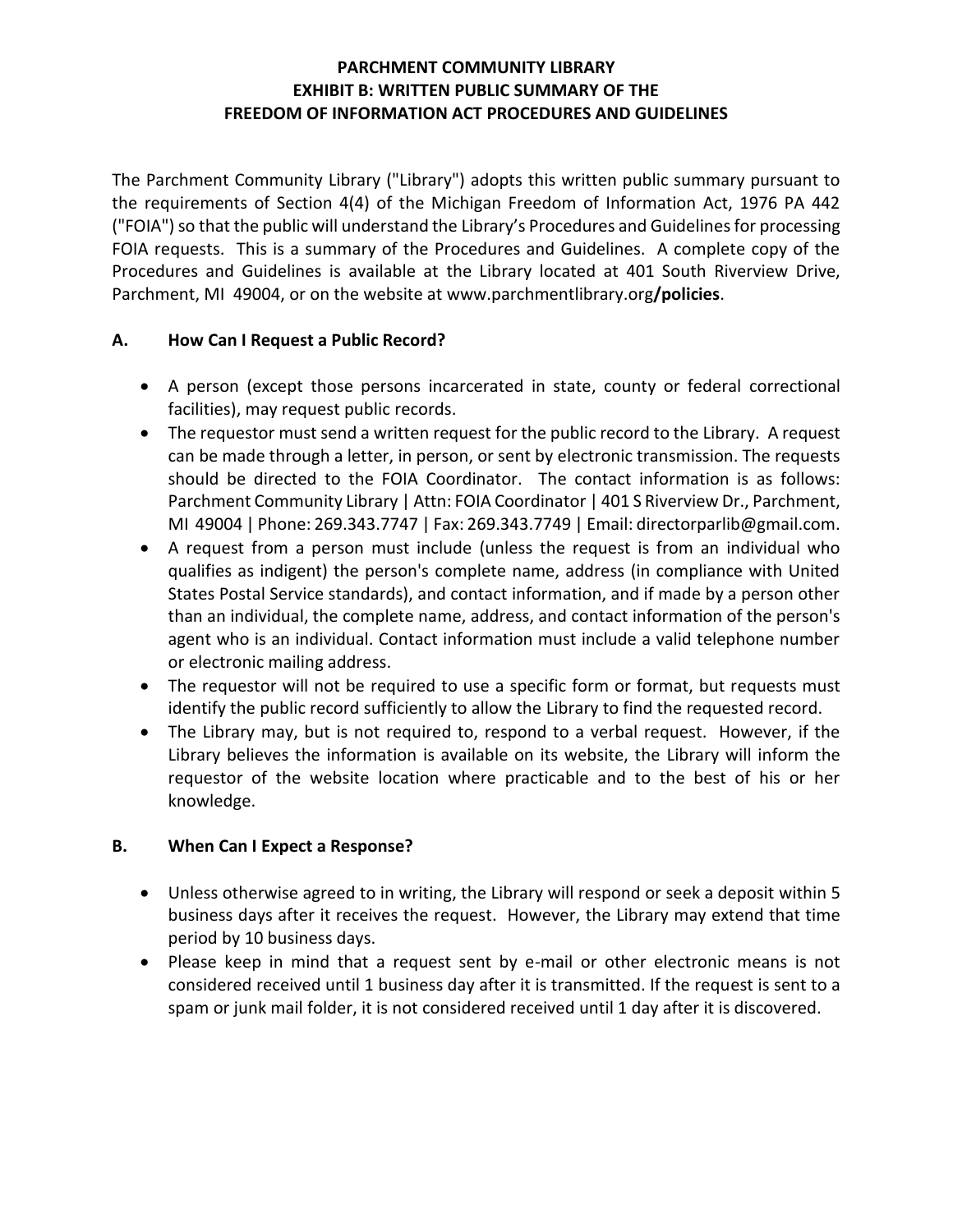### **C. How Can I Understand the Response?**

- If the Library grants a written request in full, the requestor will receive a notice indicating that it has been granted.
- However, if the request is denied or denied in part, the Library shall provide any or all the following information, depending upon the reason for the denial:
	- $\circ$  An explanation of the basis that the public record, or portion of that public record, is exempt from disclosure, including a description of the information that is separated or deleted.
	- $\circ$  A certificate that the public record does not exist under the name given by the requestor or by another name reasonably known to the Library.
	- $\circ$  A full explanation of the requesting person's right to (1) submit to the Library Board a written appeal; or (2) seek judicial review of the denial under Section 10 of the FOIA. (See below for more details).
	- $\circ$  Notice of the right to receive attorneys' fees and damages if a court determines that the Library has not complied and orders disclosure of all or a portion of a public record.
- If a request is granted in part or granted in full, the Library will require payment before providing documents.

# **D. What if I Request Documents Available on the Website?**

- If documents are available on the website, to the degree practicable, the response will include a specific webpage address where the requested information is available.
- The Library will inform the requestor of the additional charge to receive copies of the public records that are available on its website.

### **E. What Fees Will the Library Charge?**

- The FOIA Coordinator will provide a detailed itemization of costs.
- For labor costs, the fee shall not exceed the sum of the following components:
	- $\circ$  Hourly Wage. The Library will not charge more than the hourly wage of its lowestpaid employee capable of searching for, locating, and examining the public records; separating and deleting exempt information from non-exempt information; and for duplication and publication regardless of whether that person is available or who actually performs the labor, except if the Library does not employ a person capable of separating and deleting exempt information from non-exempt information, it may treat necessary contracted labor costs for that purpose in the same manner as employee labor costs but may not exceed 6 times the State minimum hourly wage.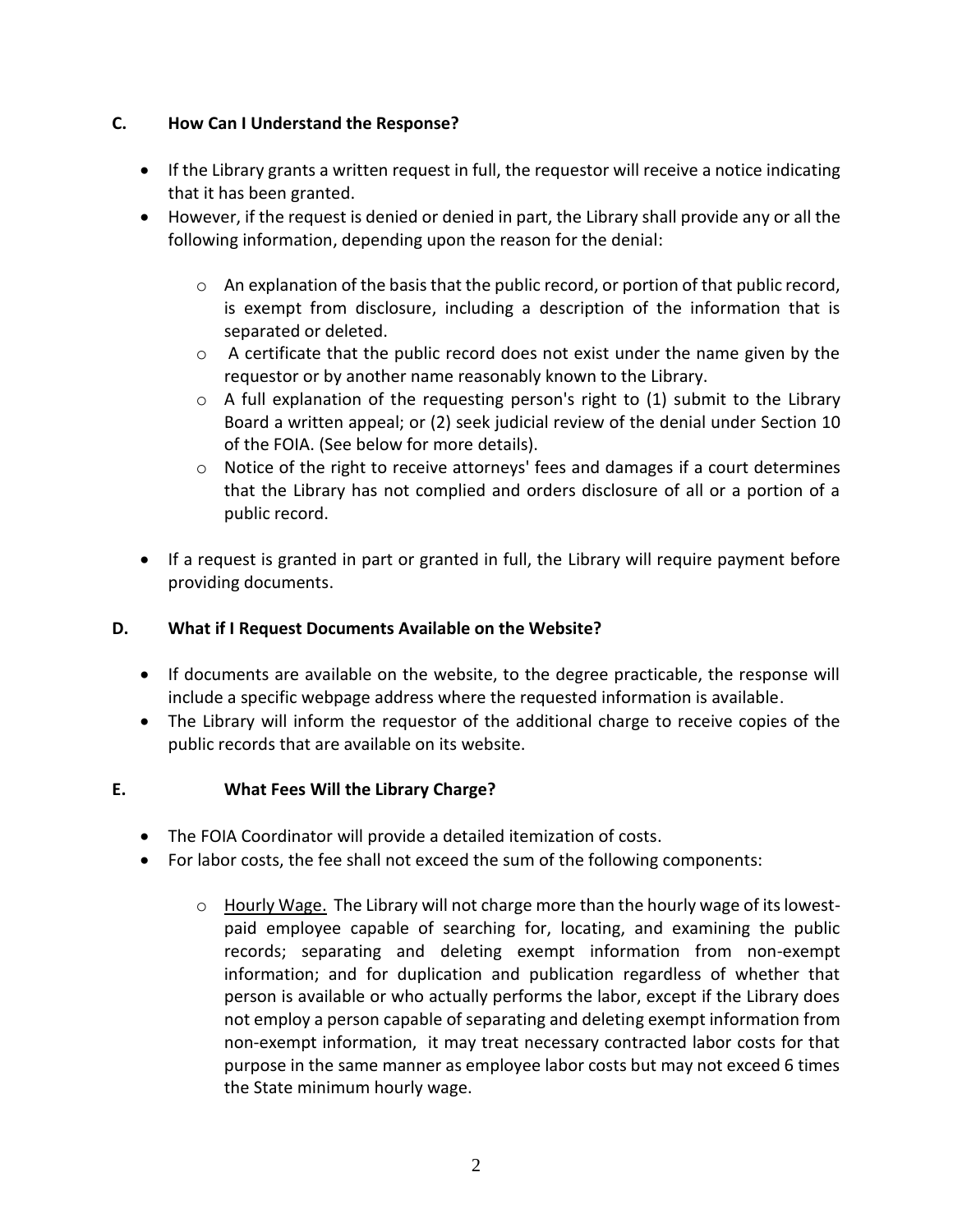- $\circ$  Time Increments. The fee will be charged in fifteen (15) minute increments, with all partial time rounded down, except the labor fee for duplication and publication, which shall be charged in one (1) minute increments.
- o Determination of Unreasonably High Labor Costs. The fee for searching for, locating and examining public records and separating exempt information from non-exempt information (including redacting) will not be charged, unless failure to charge a fee would result in unreasonably high costs to the Library because of the nature of the request in the particular instance, and the Library specifically identifies the nature of these unreasonably high costs.
- o Overtime. Overtime wages shall not be included unless agreed to by the requestor.
- o Description of Charge. The detailed itemization will include both the hourly wage and the number of hours charged.
- $\circ$  Fringe Benefit Costs. The Library may also add up to 50% to the applicable labor charge amount (but may not exceed actual costs) to cover or partially cover the cost of fringe benefits if it clearly notes the percentage multiplier used to account for benefits, unless a requestor wants records that are available on the website. In which case, the fringe benefit multiplier can be greater than the 50% limitation.
- For public records provided to the requestor on nonpaper physical media (discs, flash drives, e-mails), the Library may charge the actual and most reasonably economical cost of the media.
- For paper copies, the Library may charge the actual total incremental cost of necessary duplication or publication not to exceed \$.10 per page (single or double sided) for 8-1/2 by 11-inch paper or 8-1/2 by 14-inch paper. The Library will charge the actual cost of copies made on paper of a different size. The Library will use double-sided printing, if cost saving and available.
- The Library may charge the actual cost of mailing and the least expensive form of postal delivery confirmation.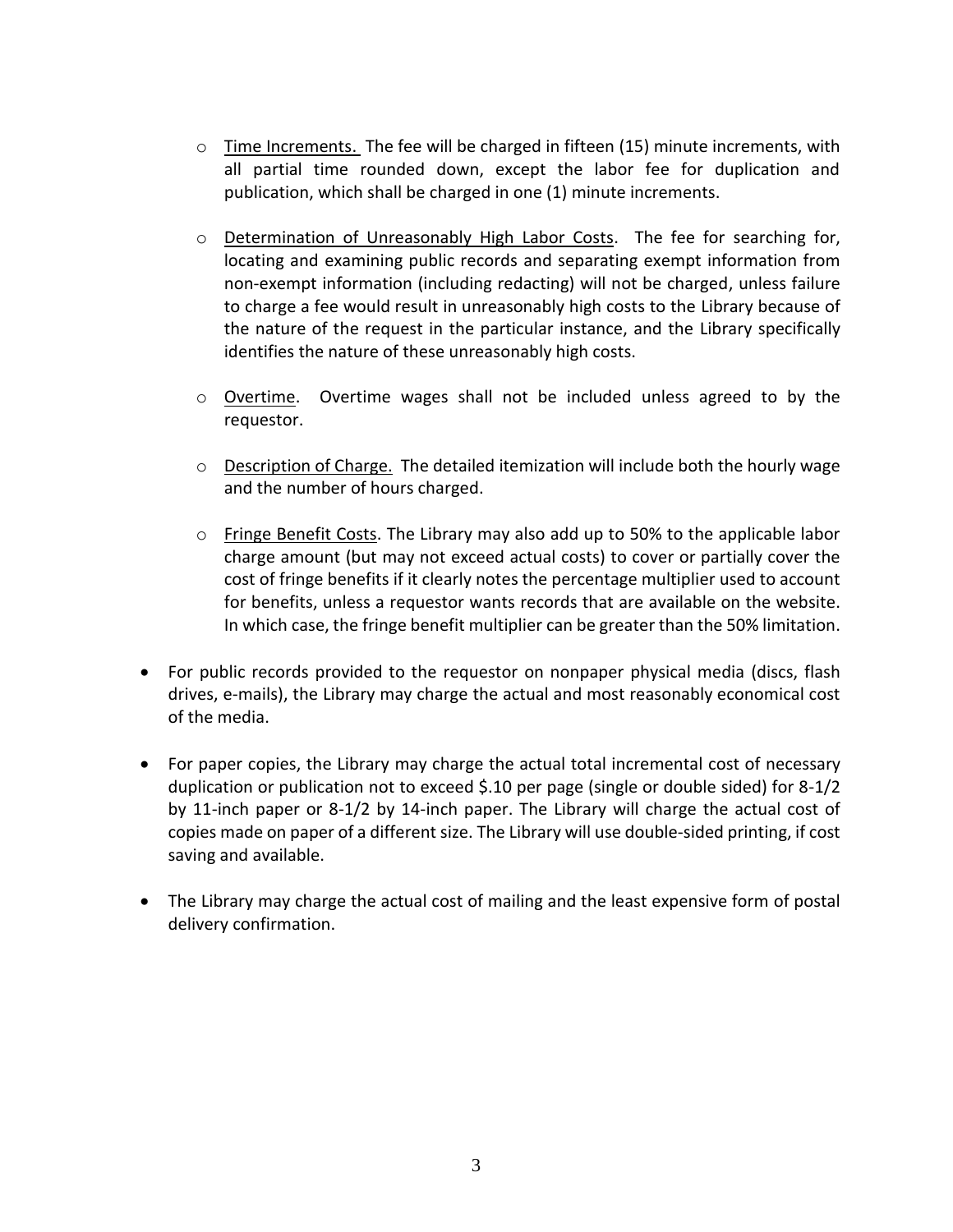## **F. Will a Deposit be Required?**

- The Library may require a good-faith deposit of  $\frac{1}{2}$  of the estimated fee if the entire fee estimate or charge authorized under the FOIA exceeds \$50.00, based on a good-faith calculation of the total estimated fee.
- The Library will also provide a best efforts, nonbinding estimate of the time frame it will take the Library to provide the public records to the requestor.
- If the Library has granted a prior request but has not been paid in full, the Library may require a deposit of up to 100% of the estimated fee if all of the following apply:
	- $\circ$  The final fee for the prior written request was not more than 105% of the estimated fee.
	- $\circ$  The public records made available contained the information being sought in the prior written request and are still in the Library's possession.
	- $\circ$  The public records were made available to the individual, subject to payment, within the time frame estimate described Section 4(7) of the FOIA.
	- $\circ$  Ninety days have passed since the Library notified the individual in writing that the public records were available for pick up or mailing.
	- o The individual is unable to show proof of prior payment to the Library.
	- $\circ$  The Library calculates a Detailed Itemization that is the basis for the current written request's increased estimated fee deposit.

The Library shall no longer require an increased estimated fee deposit if **any** of the following apply:

- $\circ$  The individual is able to show proof of prior payment in full to the Library;
- o The Library is subsequently paid in full for the applicable prior written request; or
- o Three hundred sixty-five days have passed since the individual made the written request for which full payment was not remitted to the Library.
- If a deposit is not received within 45 days from receipt of the deposit notice letter (it is considered received 3 days after it is sent), and no appeal of the deposit amount is filed, the request is abandoned. The notice of a deposit will include the date by which the deposit must be received (48 days after notice is sent).

### **G. Am I Entitled to a Wavier or Reduction of Fees?**

- A reduction of the fee by \$20.00 is available to certain individuals who submit an affidavit stating they are indigent and receiving public assistance, or if not receiving public assistance, stating facts showing in ability to pay because of indigency. For this reduction to apply, the individual may not have received discounted fees twice during that calendar year and the person may not be requesting on behalf of parties who are paying to make the request.
- A reduction of the fee by \$20.00 is also available to certain non-profit organizations formally carrying out activities under subtitle C of the developmental disabilities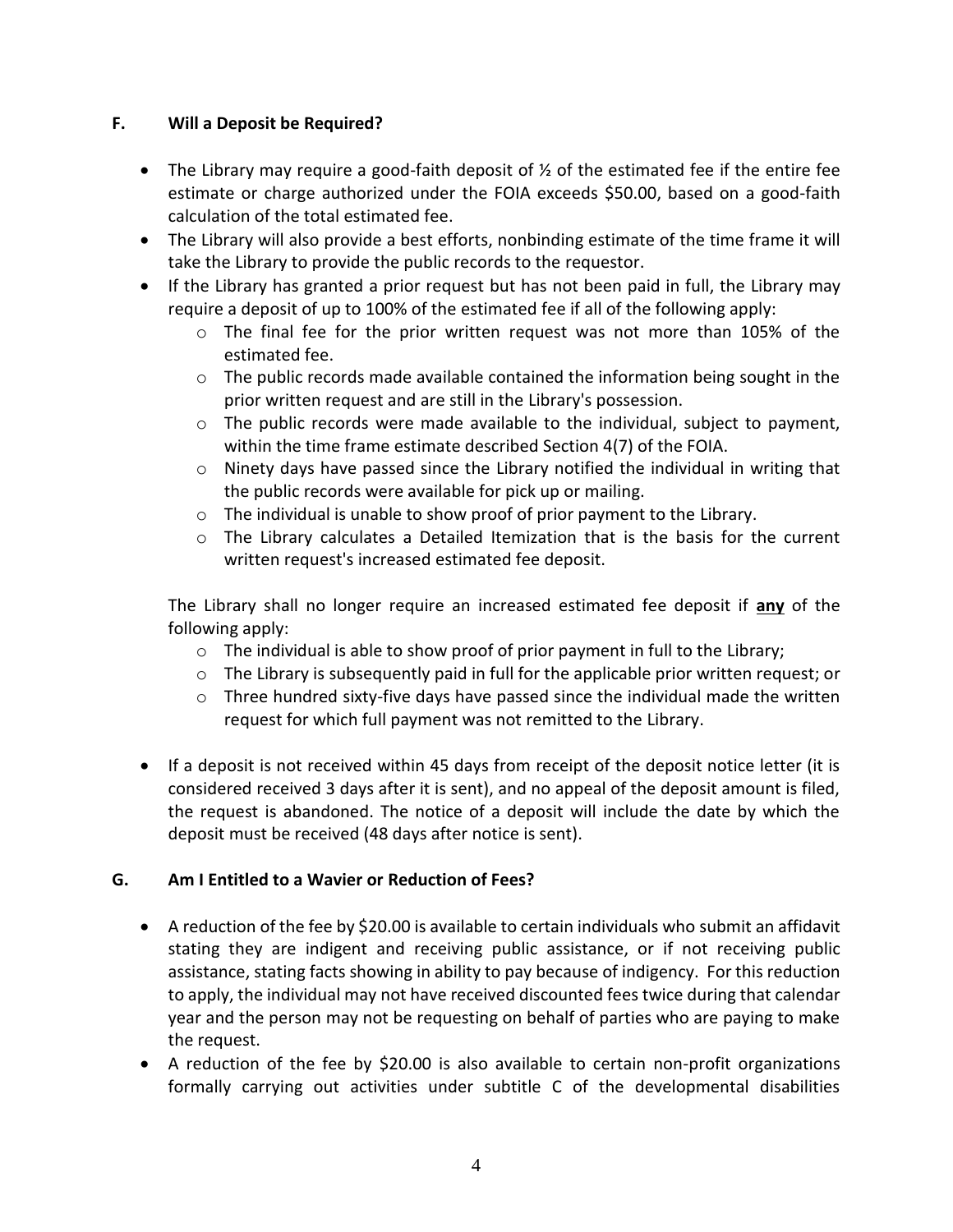assistance and bill of rights act of 2000, and the protection and advocacy for individuals with mental illness act, provided that the request is made on behalf of the organization or its clients, is made for a reason consistent with the laws under Section 931 of the mental health code and is accompanied by documentation of its designation by the state.

- The FOIA Coordinator may reduce or waive the imposition of fees if the FOIA Coordinator determines that a waiver or reduction of the fee is in the public interest because searching for or furnishing copies of the public record can be considered as primarily benefiting the general public.
- If the Library does not respond to a written request in a timely manner as required by the FOIA, the Library shall reduce the charges for labor costs by 5% for each day the Library exceeds the time permitted, with a maximum 50% reduction, if the late response was willful and intentional or the written request included specific language as set forth more fully in the Procedures and Guidelines.

## **H. How Can I Appeal a Decision to Deny All or Part of My Request?**

- If a requestor desires to appeal all or part of a decision to deny a request, the requestor must submit to the Parchment Community Library Board ("Library Board") a written appeal that specifically states the word "appeal" and identifies the reason or reasons for reversal of the denial.
- The Library Board is not considered to have received a written appeal until the first regularly scheduled meeting after submission of the written appeal.
- The Library will respond within 10 business days by reversing the disclosure denial, upholding the denial, revising in part and upholding in part the denial or issuing a 10 business day extension.

### **I. How Can I Appeal a Determination of the Fee or Deposit Amount?**

- The requestor may submit to the Library Board a written appeal for a fee reduction that specifically states the word "appeal" and identifies how the required fee exceeds the amount permitted under the Procedures and Guidelines or Section 4 of the FOIA.
- The Library Board is not considered to have received a written appeal until the first regularly scheduled meeting after submission of the written appeal.
- The Library will respond within 10 business days by waiving the fee, reducing the fee and explaining the basis for the remaining fee, upholding the fee or issuing a 10 business day extension.

# **J. Can I File a Lawsuit Regarding the Denial of a FOIA Request?**

 If the Library Board fails to respond to a written appeal or if the Library Board upholds all or a portion of the disclosure denial that is the subject of the written appeal, the requestor may seek judicial review of the nondisclosure by commencing a civil action within 180 days after the Library's final determination to deny a request. A requestor may also